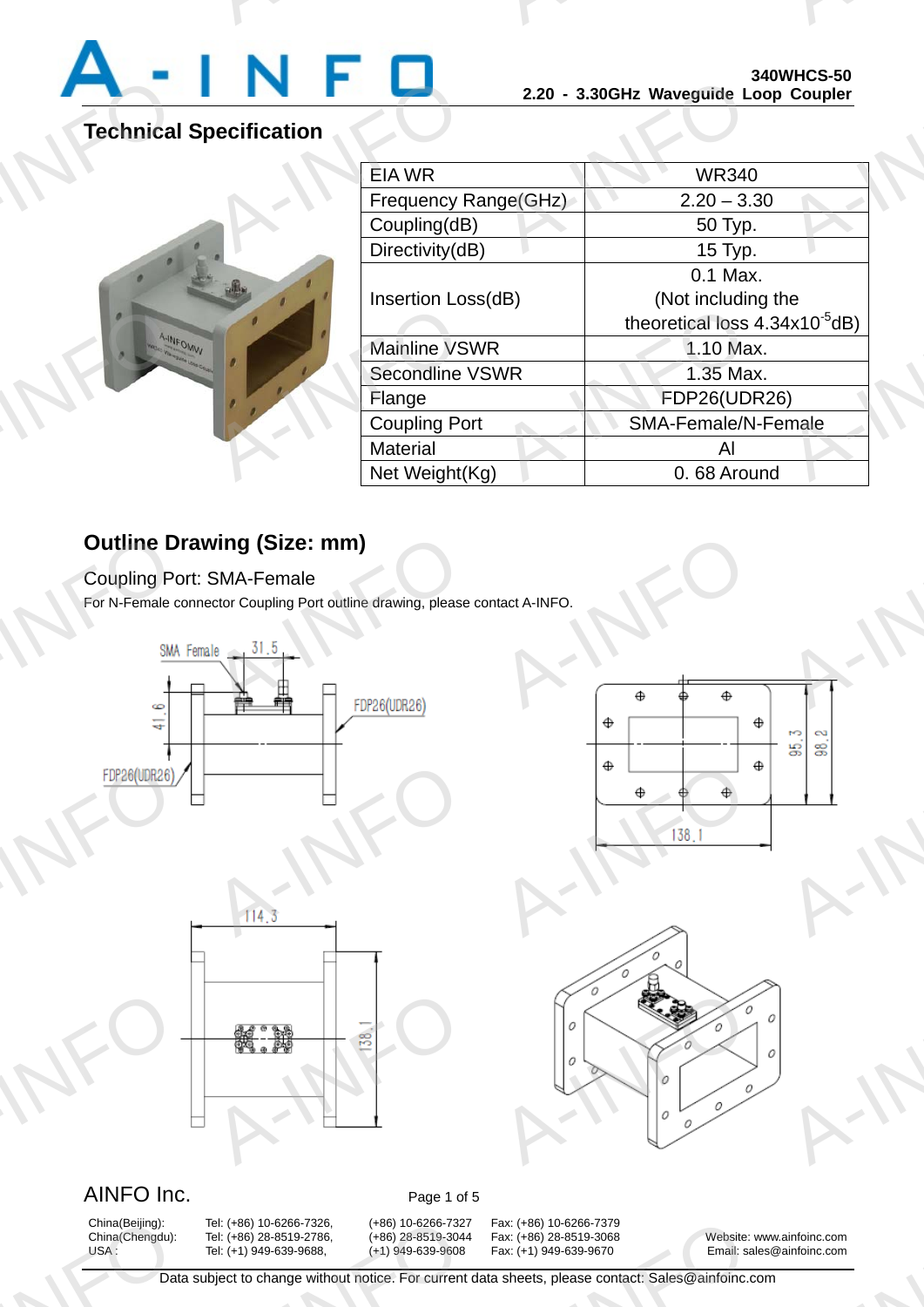

A-INFO

A-INFO

A-INFO

A-INFO

A-INFO

A-INFORMATION CONTINUES.

### **Flange Drawing (Size: mm)**



A-IFO A-INFO

### AINFO Inc. Page 2 of 5

A-INFO

China(Beijing):<br>China(Chengdu):<br>USA :<br>Data

China(Beijing): Tel: (+86) 10-6266-7326, (+86) 10-6266-7327 Fax: (+86) 10-6266-7379<br>China(Chengdu): Tel: (+86) 28-8519-2786, (+86) 28-8519-3044 Fax: (+86) 28-8519-3068 Tel: (+86) 10-6266-7326, (+86) 10-6266-7327<br>
Tel: (+86) 28-8519-2786, (+86) 28-8519-3044<br>
Tel: (+1) 949-639-9688, (+1) 949-639-9608<br>
bject to change without notice. For current

Fax: (+86) 10-6266-7379<br>Fax: (+86) 28-8519-3068<br>Fax: (+1) 949-639-9670 Email: sal<br>A sheets, please contact: Sales@ainfoinc.co

China(Chengdu): Tel: (+86) 28-8519-2786, (+86) 28-8519-3044 Fax: (+86) 28-8519-3068 Website: www.ainfoinc.com Email: sales@ainfoinc.com ainfoinc.com<br>ainfoinc.com

Data subject to change without notice. For current data sheets, please contact: Sales@ainfoinc.com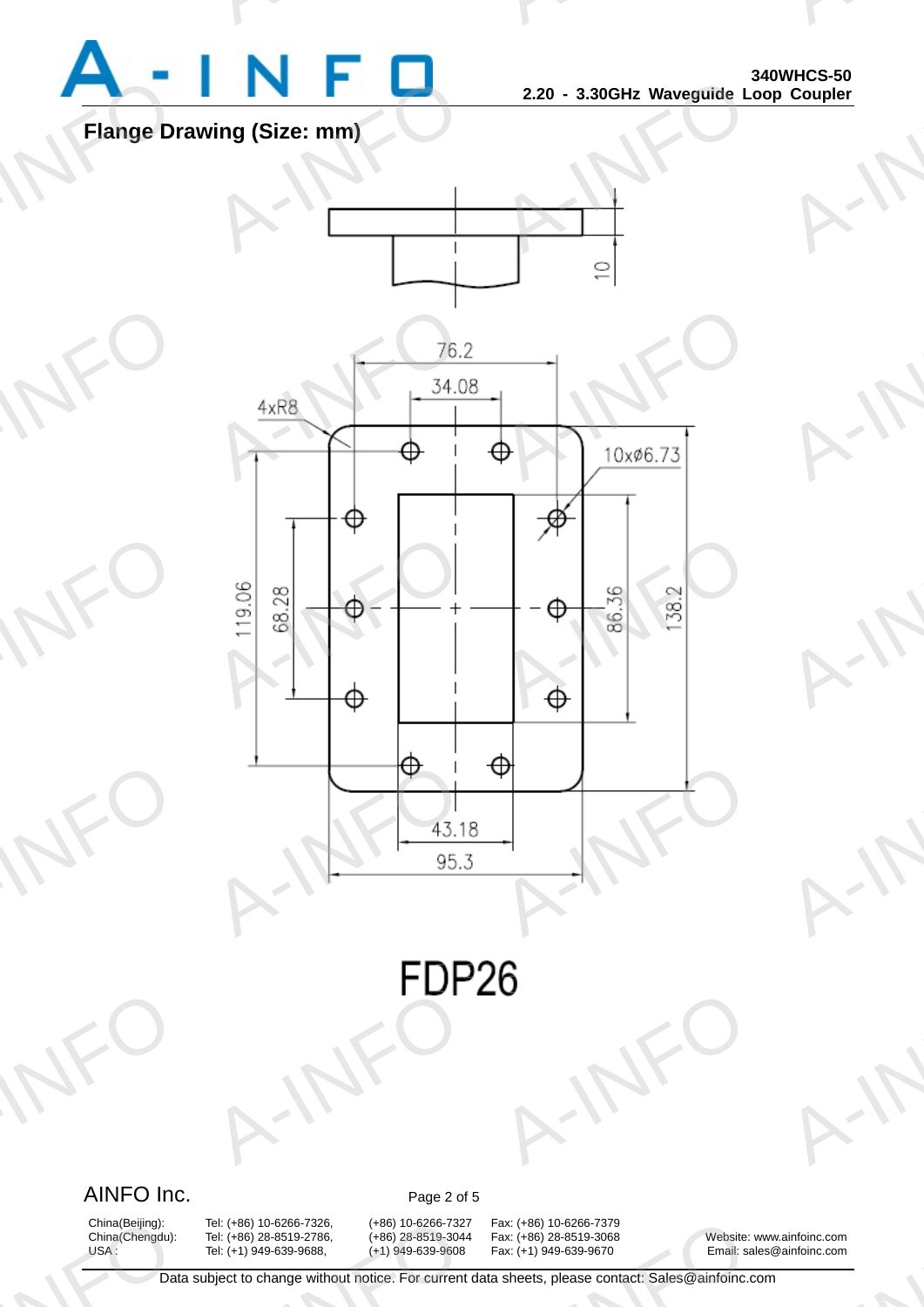

A-INFO

A-INFO

A-INFO

A-INFO

A-INFO

A-INFORMATION CONTINUES.

# **Test Results**

### **Coupling**

| <b>Test Results</b>         |                                                   |                                                   |               |                     |                                                                          |
|-----------------------------|---------------------------------------------------|---------------------------------------------------|---------------|---------------------|--------------------------------------------------------------------------|
| Coupling                    |                                                   |                                                   |               |                     |                                                                          |
| 6 File View                 | Channel Sweep                                     | Calibration Trace Scale Marker System Window Help |               |                     | $-121 \times$                                                            |
| Stimulus                    |                                                   | Start 2.200000000 GHz                             | Start         | Stop                | Center<br>Span                                                           |
| $1.000$ dB/                 | $-45.00$ $dB$ S12                                 |                                                   |               | 1:                  | 50.496 dB<br>2.200000 GHz<br>2.550000 GHz<br>50.098 dB                   |
| Meal Bb0.0dB                | $-46.00$                                          |                                                   |               | $\frac{2}{3}$<br>4: | 2.950000 GHz<br>\$0.114dB<br>3.300000 GHz<br>$50.509$ dB                 |
| $1.000$ dB/<br>Meal 8b0.0dB |                                                   |                                                   |               | 5:                  | 2.827000 GHz 50.015 dB<br>Peak to Peak: 0.504959 dB<br>Mean: -50.1887 dB |
|                             | $-47.00$                                          |                                                   |               |                     | Std. Dev.: 0.128638 dB                                                   |
|                             | $-48.00$                                          |                                                   |               |                     |                                                                          |
|                             | $-49.00$                                          |                                                   |               |                     |                                                                          |
|                             |                                                   |                                                   |               |                     |                                                                          |
|                             | $-50.00$                                          | $\frac{2}{2}$                                     | $\frac{5}{9}$ | 否                   |                                                                          |
|                             | $-51.00$                                          |                                                   |               |                     |                                                                          |
|                             |                                                   |                                                   |               |                     |                                                                          |
|                             | $-52.00$                                          |                                                   |               |                     |                                                                          |
|                             | $-53.00$                                          |                                                   |               |                     |                                                                          |
|                             |                                                   |                                                   |               |                     |                                                                          |
|                             | $-54.00$                                          |                                                   |               |                     |                                                                          |
|                             | $-55.00$                                          |                                                   |               |                     |                                                                          |
| <b>Status</b>               | Ch1: Start 2.20000 GHz<br>CH <sub>1</sub> : $512$ | C Response                                        |               |                     | Stop 3.30000 GHz<br>LCL                                                  |
| Directivity                 |                                                   |                                                   |               |                     |                                                                          |

#### **Directivity**

Start 2.200000000 GHz Stimulus Start Stop Center Span  $-14.730dB$ 35.00 1 **AFP** A-J-15.00<br>5.00<br>5.00<br>4-15.00 0 2: 2.550000 GHz  $-21.036$ <br>3: 2.950000 GHz  $-34.056$ <br>4: 3.300000 GHz  $-34.5559$ <br>> 5: 2.200000 GHz  $-14.730$ 25.00 AFP 35.00<br>45.00<br>65.00<br>Ch1: Start 2.20000 GHz<br>CH1:  $\frac{5127M}{27}$  C Response A-INFO

### AINFO Inc. Page 3 of 5

China(Beijing):<br>China(Chengdu):<br>USA :<br>Data

Tel: (+86) 10-6266-7326, (+86) 10-6266-7327<br>
Tel: (+86) 28-8519-2786, (+86) 28-8519-3044<br>
Tel: (+1) 949-639-9688, (+1) 949-639-9608<br>
bject to change without notice. For current

China(Beijing): Tel: (+86) 10-6266-7326, (+86) 10-6266-7327 Fax: (+86) 10-6266-7379 Fax: (+86) 10-6266-7379<br>Fax: (+86) 28-8519-3068<br>Fax: (+1) 949-639-9670 Email: sal<br>A sheets, please contact: Sales@ainfoinc.co

China(Chengdu): Tel: (+86) 28-8519-2786, (+86) 28-8519-3044 Fax: (+86) 28-8519-3068 Website: www.ainfoinc.com Email: sales@ainfoinc.com ainfoinc.com<br>ainfoinc.com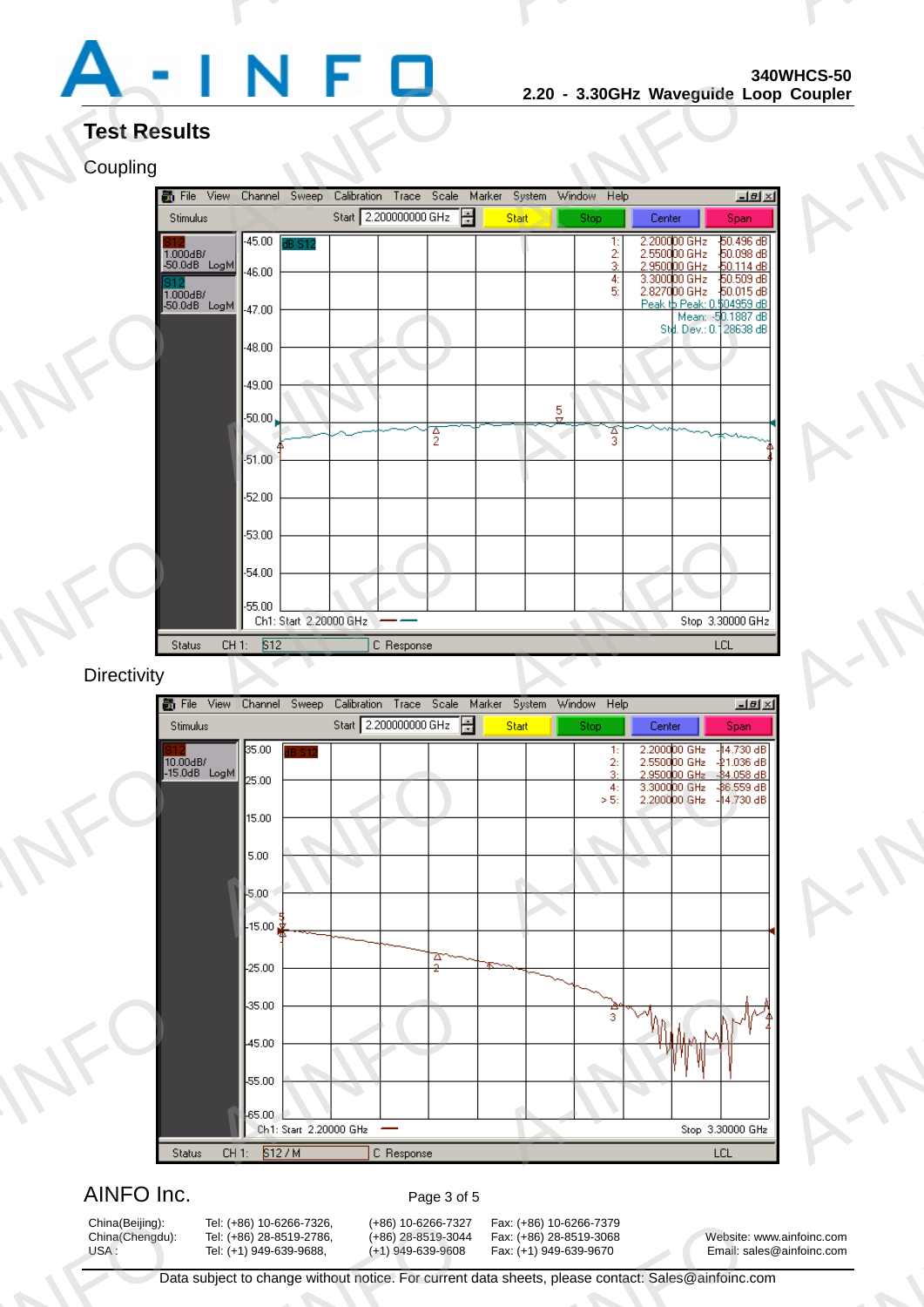

A-INFO

A-INFO

A-INFO

A-INFORMATION CONTINUES.

#### I.L. (Including the theoretical loss  $4.34x10^{-5}dB$ )

A-INFORMATION CONTINUES.



#### Mainline VSWR



#### AINFO Inc. Page 4 of 5

China(Beijing):<br>China(Chengdu):<br>USA :<br>Data

China(Beijing): Tel: (+86) 10-6266-7326, (+86) 10-6266-7327 Fax: (+86) 10-6266-7379

China(Chengdu): Tel: (+86) 28-8519-2786, (+86) 28-8519-3044 Fax: (+86) 28-8519-3068 Website: www.ainfoinc.com Email: sales@ainfoinc.com ainfoinc.com<br>ainfoinc.com